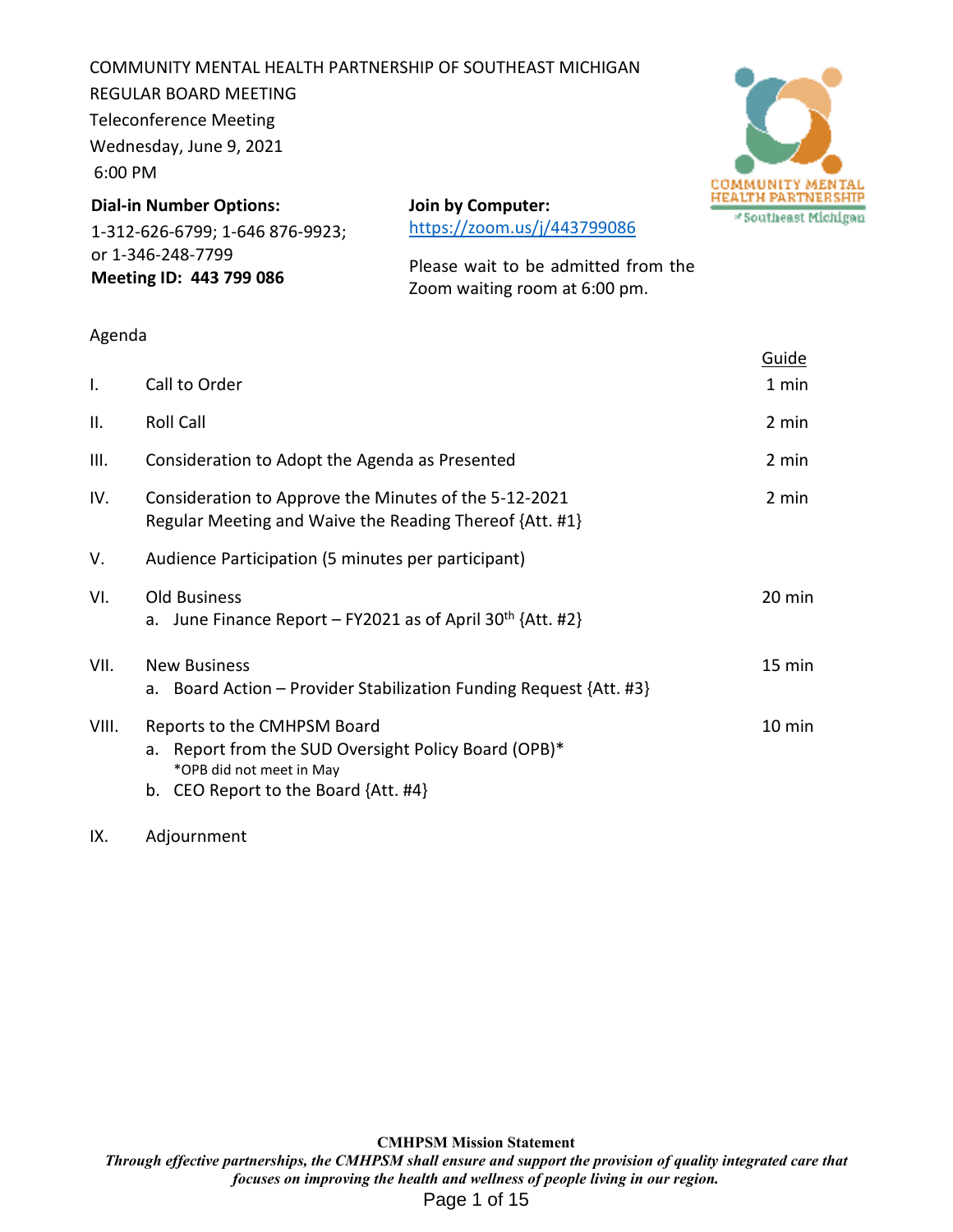# **COMMUNITY MENTAL HEALTH PARTNERSHIP OF SOUTHEAST MICHIGAN REGULAR BOARD MEETING MINUTES May 12, 2021 \*Meeting held electronically via Zoom**



**Members Present:** Judy Ackley (Ann Arbor, MI), Roxanne Garber (Howell, MI), Bob King (Ann Arbor, MI), Sandra Libstorff (Monroe, MI), Molly Welch Marahar (Ann Arbor, MI), Caroline Richardson (Ann Arbor, MI), Mary Serio (Howell, MI), Sharon Slaton (Brighton Township, MI), Ralph Tillotson (Adrian, MI) (physical location)

**Members Absent:** Greg Adams, Susan Fortney, Katie Scott

**Staff Present:** Kathryn Szewczuk, Stephannie Weary, James Colaianne, CJ Witherow, Matt Berg, Nicole Adelman, Lisa Jennings, Connie Conklin, Michelle Sucharski, Nicole Adelman, Dana Darrow

**Others Present:** Laurie Lutomski, Ricky Jefferson, Kathy Homan, Derek Miller

- I. Call to Order Meeting called to order at 6:03 p.m. by Board Chair S. Slaton.
- II. Roll Call
	- An electronic quorum of members present was confirmed.
- III. Consideration to Adopt the Agenda as Presented **Motion by R. Garber, supported by B. King, to approve the agenda Motion carried**
- IV. Consideration to Approve the Minutes of the April 14, 2021 Regular Meeting and Waive the Reading Thereof **Motion by R. Garber, supported by J. Ackley, to approve the minutes of the April 14, 2021 regular meeting and waive the reading thereof Motion carried**
- V. Audience Participation None
- VI. FY2020 CMHPSM Audited Financials Presentation
	- D. Miller (Roslund Prestage) presented, advised of a clean opinion from the audit firm.

B. King requested that staff find out cost for insurance against credit risk.

# **Motion by B. King, supported by J. Ackley, to accept the Independent Auditor's Report from Roslund Prestage & Company**

**Motion carried**

Vote

Yes: Ackley, Garber, King, Libstorff, Welch Marahar, Richardson, Serio, Slaton, Tillotson No:

Absent: Adams, Fortney, Scott

#### **CMHPSM Mission Statement**

*Through effective partnerships, the CMHPSM shall ensure and support the provision of quality integrated care that focuses on improving the health and wellness of people living in our region.*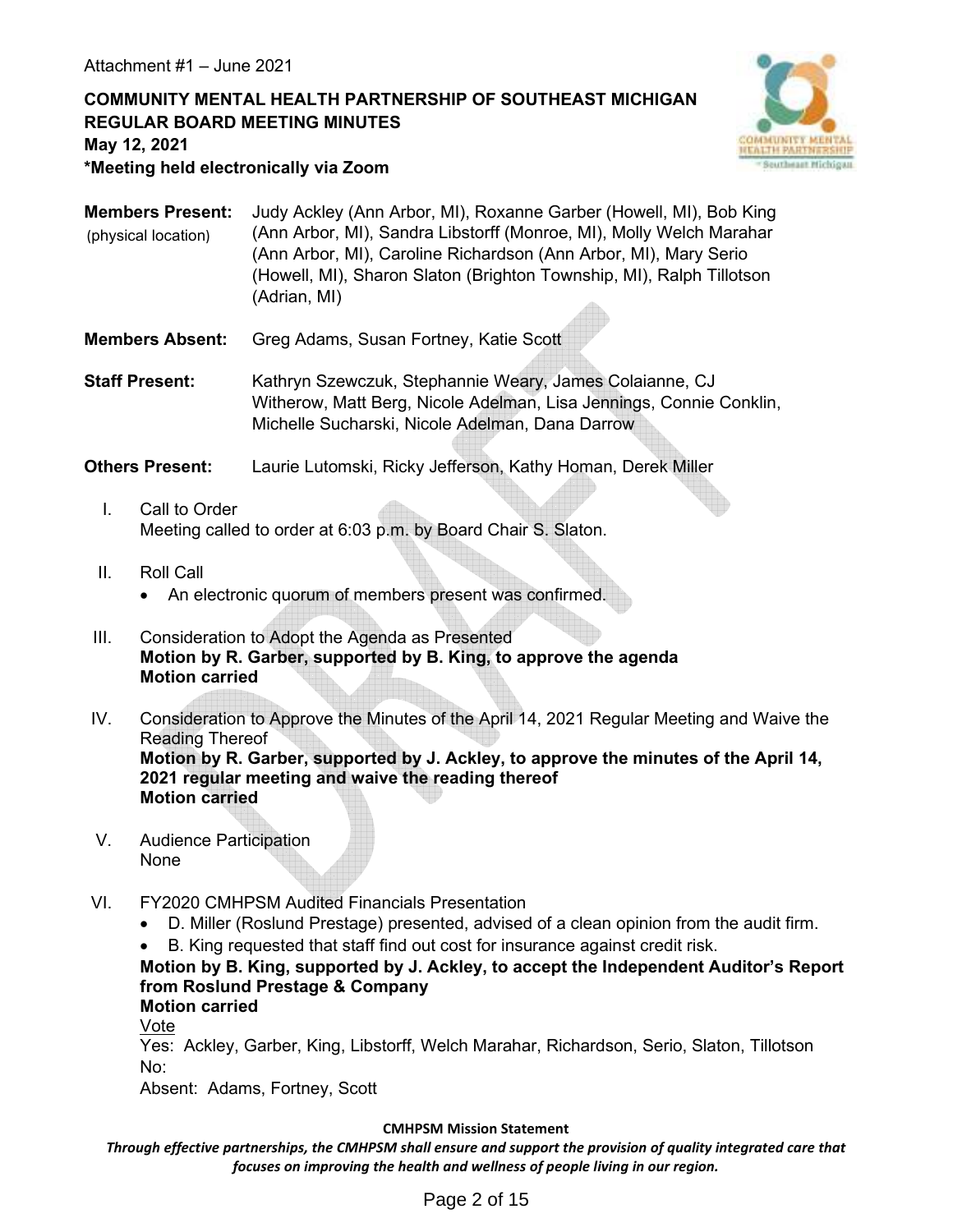- VII. Discussion on System Reform / Redesign Proposals
	- J. Colaianne shared what is currently known about 2 potential proposals to revise the mental health system.
	- The Shirkey proposal would move much of what is currently being done by the public system to the Medicaid health plans. PIHPs would be eliminated. CMHs wouldn't be the only guaranteed providers of services behavioral health.
	- The Whiteford proposal would move more of the authority back to the state. The state would hold contract with CMHs and other entities, removing the PIHP layer and some other local controls.
- VIII. Old Business
	- a. May Finance Report FY21 as of March 31<sup>st</sup>
		- M. Berg presented.
		- Monroe has shown improvement over the last month.
		- The region is still in communication with the state regarding the use of ISF to pay down the FY18 deficit. The most recent update is that state will need to go to CMS (Center for Medicaid Services) for approval because the proposed plan is outside of the PIHP contract's parameters.
	- b. FY2021 Strategic Plan Metrics Presentation
		- J. Colaianne provided an update.
		- All metrics are within targeted range.
	- IX. New Business
		- a. Board Information CEO Contract Authority
			- C. Witherow presented contracts that were enacted within the CEO's authority; no board action was needed.
		- b. Board Action Contracts

# **Motion by, supported by R. Garber, supported by C. Richardson, to authorize the CEO to execute the contracts/amendments as presented**

**Motion carried**

Vote

Yes: Ackley, Garber, King, Libstorff, Welch Marahar, Richardson, Serio, Slaton, Tillotson

No:

Absent: Adams, Fortney, Scott

c. Board Action - Financial Stability and Risk Reserve Board Governance Policy **Motion by M. Serio, supported by C. Richardson, to approve the updated Financial Stability and Risk Reserve Board Governance Policy Motion carried**

Vote

Yes: Ackley, Garber, King, Libstorff, Welch Marahar, Richardson, Serio, Slaton, Tillotson

No:

Absent: Adams, Fortney, Scott

# X. Reports to the CMHPSM Board

- a. Report from the SUD Oversight Policy Board (OPB)
	- The region is awaiting news on the Covid-19 block grant. The allocation amount is known, but how it will be allowed to be used is unknown at this point.

#### **CMHPSM Mission Statement**

*Through effective partnerships, the CMHPSM shall ensure and support the provision of quality integrated care that focuses on improving the health and wellness of people living in our region.*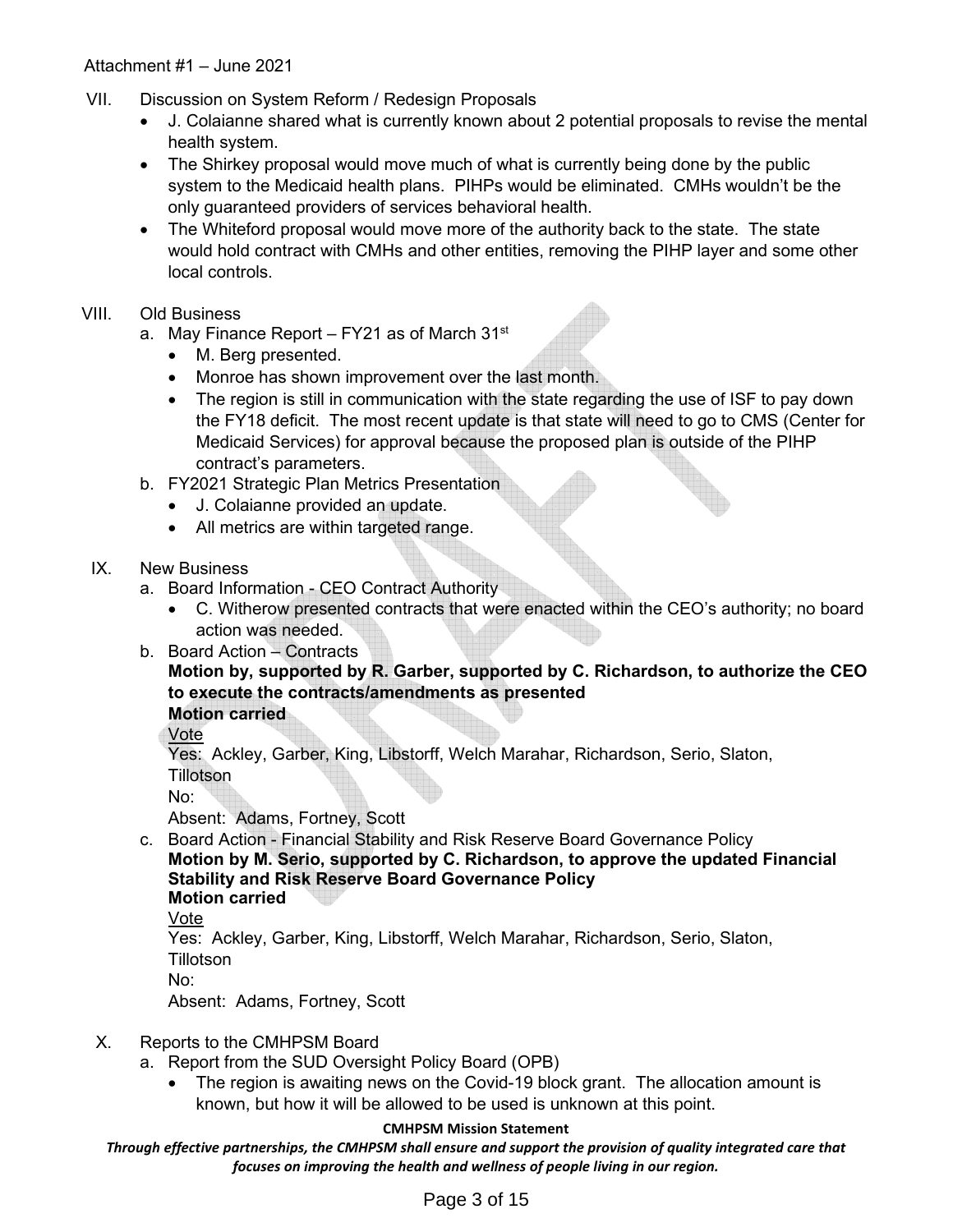- OPB will continue to meet remotely.
- OPB received a presentation on the state's opioid response efforts. S. Slaton requested a copy of the presentation.
- b. CEO Report to the Board
	- J. Colaianne presented the CEO Report, which included updates from the CMHPSM, Region, and State.

XI. CMHPSM Board CEO Evaluation Committee Report (Closed Session) **Motion by B. King, supported by M. Serio, to go into closed session Motion carried.** 

#### Vote

Yes: Ackley, Garber, King, Libstorff, Welch Marahar, Richardson, Serio, Slaton, Tillotson No:

Absent: Adams, Fortney, Scott

• The board entered into closed session at 7:35 p.m.

#### **Motion by R. Garber, supported by M. Welch Marahar, to return to open session Motion carried**

Voice vote, no nays.

• The board returned to open session at 7:43 p.m.

### **Motion by B. King, supported by M. Welch Marahar, to accept the CEO Evaluation Committee's recommended goals for CEO J. Colaianne for the next year Motion carried**

Vote

Yes: Ackley, Garber, King, Libstorff, Welch Marahar, Richardson, Serio, Slaton, Tillotson No:

Absent: Adams, Fortney, Scott

XII. Adjournment

#### **Motion by J. Ackley, supported by M. Welch Marahar, to adjourn the meeting Motion carried**

Meeting adjourned at 7:45 p.m.

 $\mathcal{L}=\mathcal{L}=\mathcal{L}=\mathcal{L}=\mathcal{L}=\mathcal{L}=\mathcal{L}=\mathcal{L}=\mathcal{L}=\mathcal{L}=\mathcal{L}=\mathcal{L}=\mathcal{L}=\mathcal{L}=\mathcal{L}=\mathcal{L}=\mathcal{L}=\mathcal{L}=\mathcal{L}=\mathcal{L}=\mathcal{L}=\mathcal{L}=\mathcal{L}=\mathcal{L}=\mathcal{L}=\mathcal{L}=\mathcal{L}=\mathcal{L}=\mathcal{L}=\mathcal{L}=\mathcal{L}=\mathcal{L}=\mathcal{L}=\mathcal{L}=\mathcal{L}=\mathcal{L}=\mathcal{$ Judy Ackley, CMHPSM Board Secretary

**CMHPSM Mission Statement** 

*Through effective partnerships, the CMHPSM shall ensure and support the provision of quality integrated care that focuses on improving the health and wellness of people living in our region.*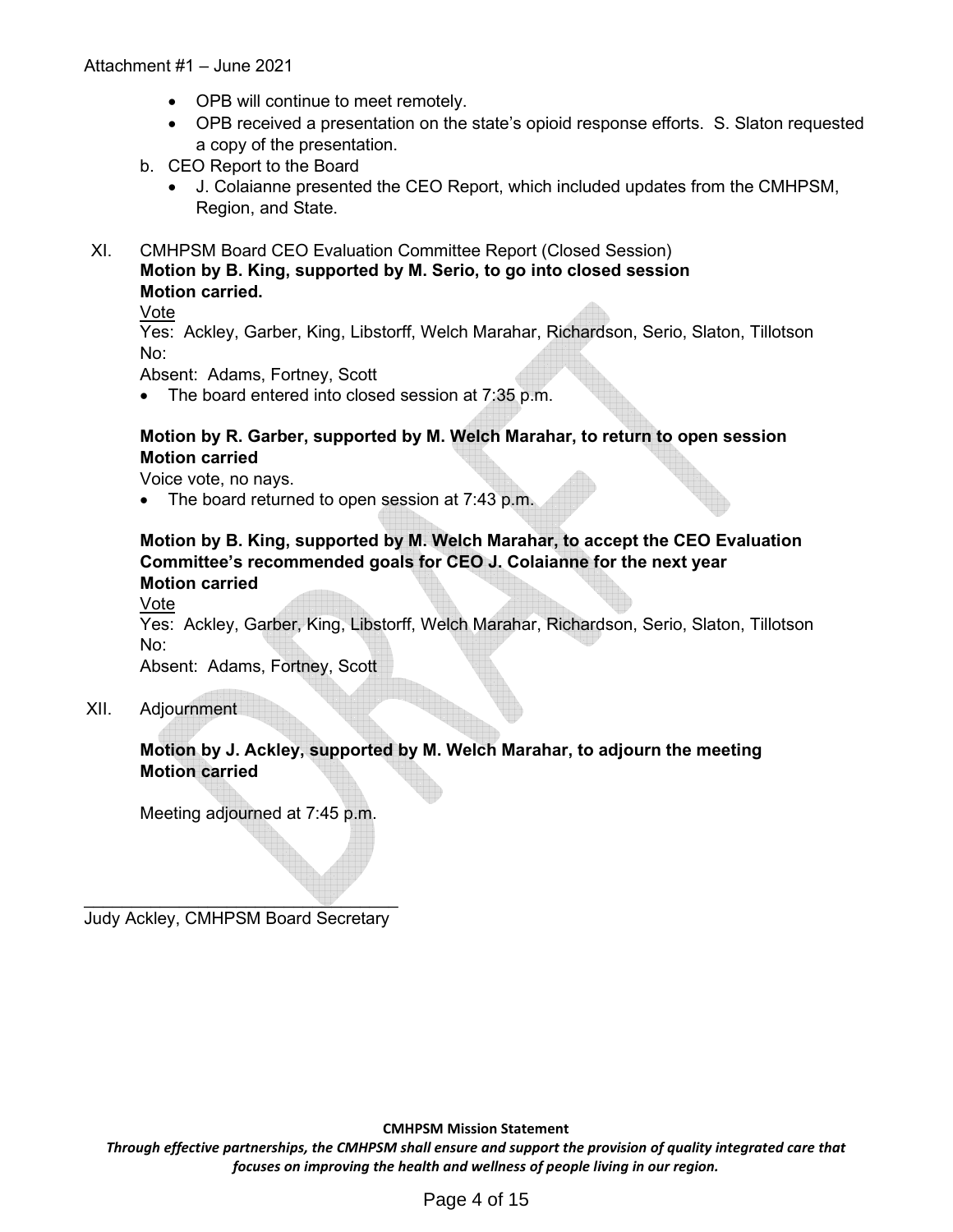

| <b>Operating Activities</b> | <b>Budget</b>     | <b>YTD</b>    | <b>YTD</b>    | Actual      | Percent  | Projected     | Projected      |
|-----------------------------|-------------------|---------------|---------------|-------------|----------|---------------|----------------|
|                             | <b>Revision 2</b> | <b>Budget</b> | Actual        | O(U) Budget | Variance | Year-End      | O(U) Budget    |
| <b>IMH Medicaid Revenue</b> | 197,806,782       | 114,161,039   | 115,778,169   | 1,617,130   | 1.4%     | 197,806,782   |                |
| <b>MH Medicaid Expenses</b> | 184,286,886       | 105,717,528   | 106,714,665   | 997,137     | $-0.9%$  | 184,286,886   |                |
| MH Medicaid Net             | 13,519,896        | 8,443,511     | 9,063,504     | 619,993     |          | 13,519,896    | ۰              |
| <b>SUD/Grants Revenue</b>   | 20,854,569        | 12,165,165    | 12,341,553    | 176,388     | 1.4%     | 20,854,569    |                |
| <b>SUD/Grants Expenses</b>  | 18,083,702        | 10,550,493    | 9,811,354     | 739,139     | 7.0%     | 18,083,702    |                |
| <b>SUD/Grants Net</b>       | 2,770,867         | 1,614,672     | 2,530,199     | 915,527     |          | 2,770,867     |                |
| <b>PIHP</b>                 |                   |               |               |             |          |               |                |
| <b>PIHP Revenue</b>         | 3,156,410         | 1,736,311     | 1,738,226     | 1,915       | 0.1%     | 3,156,410     |                |
| <b>PIHP Expenses</b>        | 10,265,795        | 5,883,452     | 5,858,205     | 25,247      | 0.4%     | 10,265,795    |                |
| <b>PIHP Total</b>           | (7, 109, 385)     | (4, 147, 141) | (4, 119, 979) | 27,162      |          | (7, 109, 385) | ۰              |
| <b>Total Revenue</b>        | 221,817,761       | 128,062,515   | 129,857,948   | 1,795,433   | 1.4%     | 221,817,761   | $\blacksquare$ |
| <b>Total Expenses</b>       | 212,636,383       | 122,151,473   | 122,384,224   | (232, 751)  | $-0.2%$  | 212,636,383   | ۰              |
| <b>Total Net</b>            | 9,181,378         | 5,911,042     | 7,473,724     | 1,562,682   |          | 9,181,378     | $\blacksquare$ |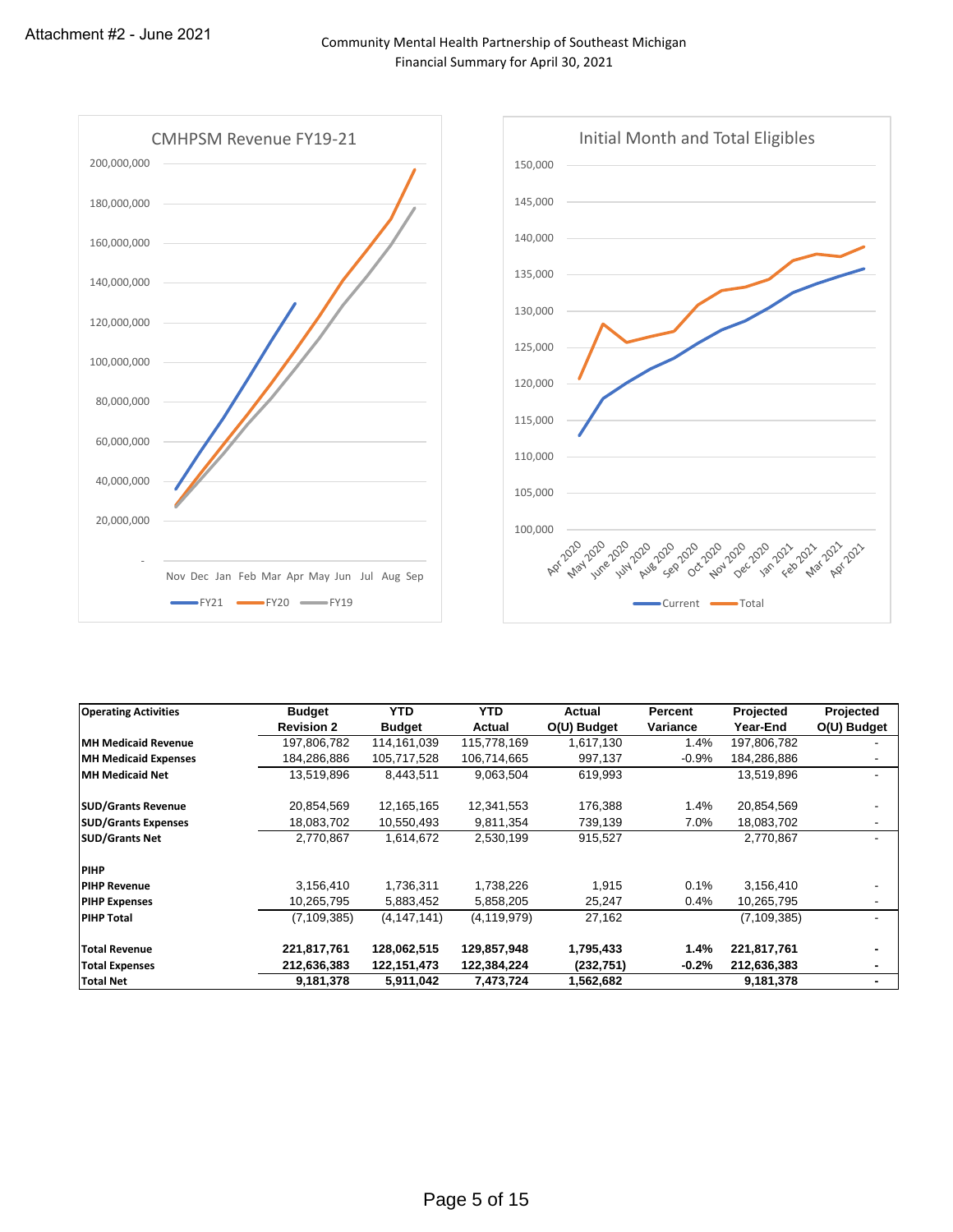#### Regional CMH Revenue and Expenses Preliminary March 2021



| Preliminary March 2021             | Lenawee    | Livingston | Monroe     | Washtenaw  | Region     |
|------------------------------------|------------|------------|------------|------------|------------|
| <b>Total Medicaid/HMP Revenue</b>  | 11.362.099 | 17.416.993 | 17.795.577 | 43,075,317 | 89,649,986 |
| <b>Total Medicaid/HMP Expense</b>  | 9,830,218  | 15,066,858 | 17,969,275 | 39,714,391 | 82,580,742 |
| TotalMedicaid/HMP Surplus(Deficit) | 1,531,881  | 2,350,135  | (173, 698) | 3,360,926  | 7,069,244  |

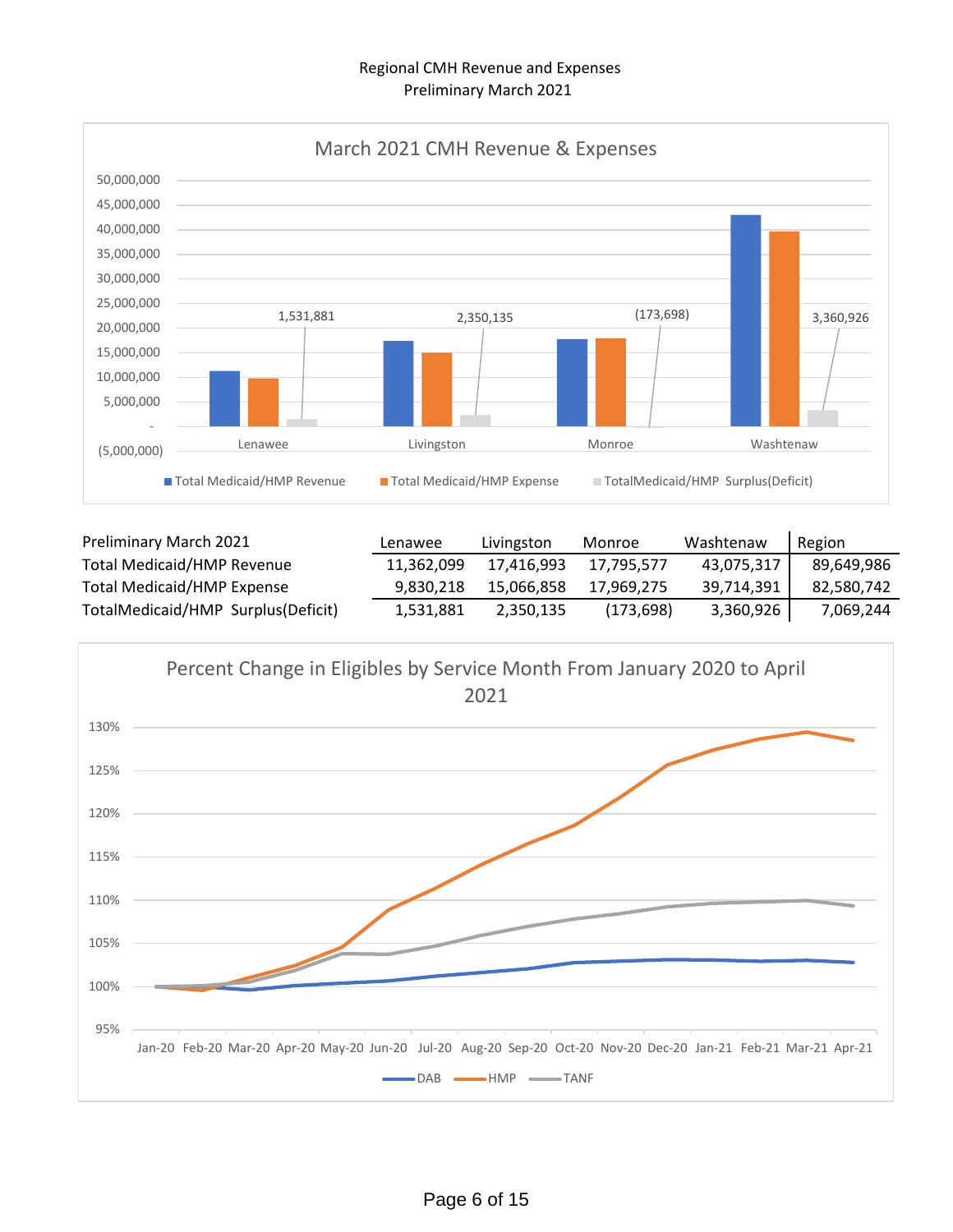# Community Mental Health Partnership of Southeast Michigan Preliminary Statement of Revenue and Expenses Notes Period Ending April 30, 2021

#### Summary Page

- 1. Operating cash was \$16,819,805.44 at the end of April 2021 compared to \$3,972,952 at the end of April 2020. The April 2021 number includes \$15,335 invested in CDs with the Bank of Ann Arbor.
- 2. Total SUD spending is below budget with both grant and Fee for Service expenditures expected to increase in the fourth quarter.

#### Medicaid Mental Health

- 1. As of April 30, 2021, all CMHs have received about 1% more funding than was budgeted.
- 2. As budgeted, the use of the PA2 Reserve is up in 2021 compared to prior years.
- 3. HRA and IPA payments were made in May.
- 4. The CMH total Medicaid/HMP Revenue is \$4.7M higher than expenses at the end of March 2021. Any changes to services due to changing COVID restrictions is unknown at this time.

#### Medicaid & Grant – SUD

- 1. Healthy Michigan SUD payments are at about the revised budget.
- 2. The PA2 Revenue remains a concern. We expect to get another update on FY21 revenue in June.
- 3. Fee for Service expenditures are below budget, but we anticipate this will pick up over the remainder of the year.

#### PIHP

- 1. Total PIHP revenue is close to budget.
- 2. Total PIHP expenses remain under budget.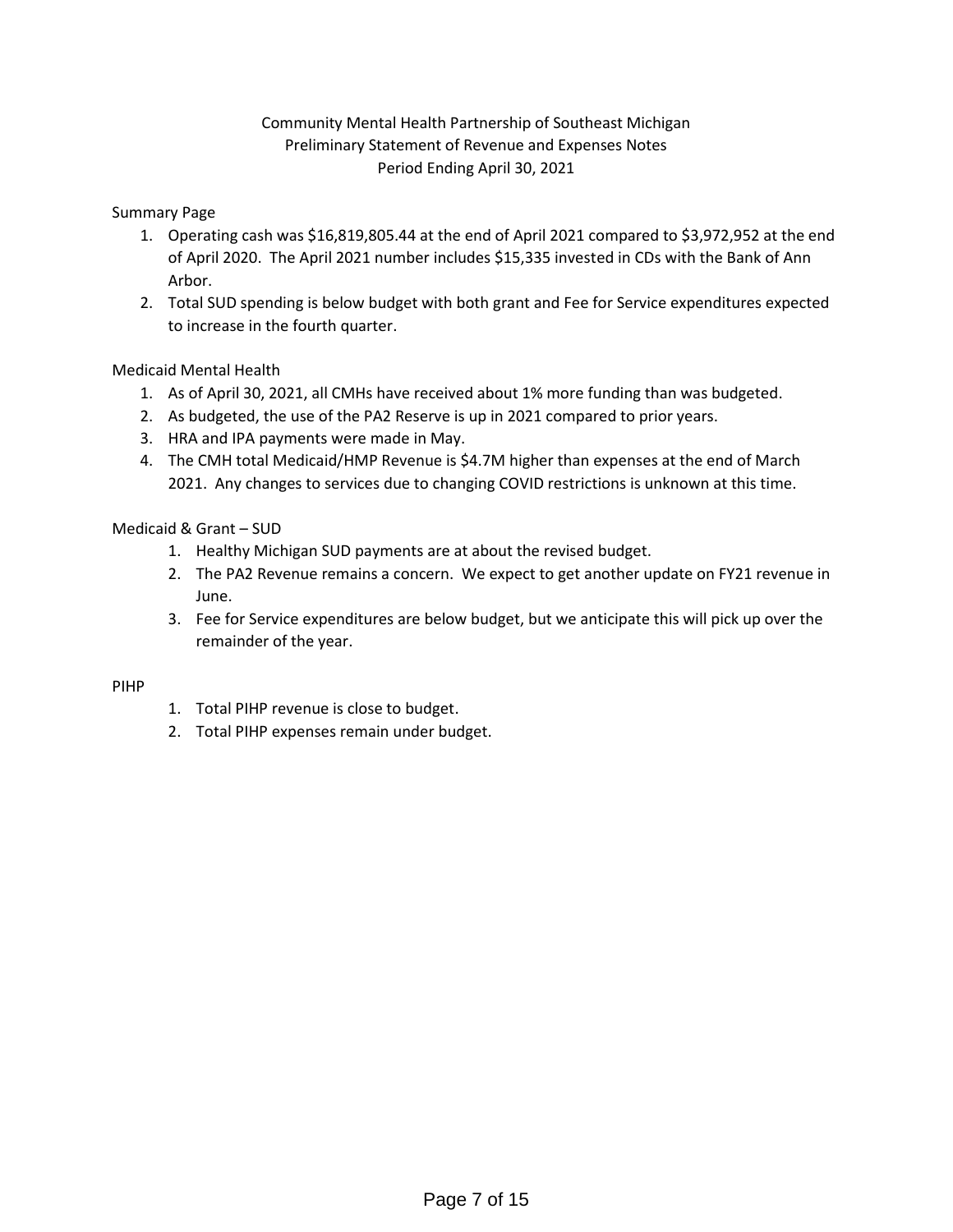#### Community Mental Health Partnership of Southeast Michigan Preliminary Statement of Revenues and Expenditures For the Period Ending April 30, 2021

|                                                    | <b>Budget</b>          | <b>YTD</b>               | <b>YTD</b>             | Actual                       | Percent             | Projected                | Projected      |
|----------------------------------------------------|------------------------|--------------------------|------------------------|------------------------------|---------------------|--------------------------|----------------|
|                                                    | Revision 2             | <b>Budget</b>            | Actual                 | O(U) Budget                  | Variance            | Year-End                 | O(U) Budget    |
| <b>MEDICAID</b>                                    |                        |                          |                        |                              |                     |                          |                |
| Revenue                                            |                        |                          |                        |                              |                     |                          |                |
| Medicaid (b) & 1115i                               | 104,894,463            | 61,188,437               | 60,454,542             | (733, 894)                   | 1.2%                | 104,894,463              |                |
| <b>Medicaid Waivers</b>                            | 43,203,339             | 25,201,948               | 27,231,309             | 2,029,362                    | $-8.1%$             | 43,203,339               |                |
| Healthy Michigan Revenue                           | 16,494,475             | 9,621,777                | 9,811,581              | 189,804                      | $-2.0%$             | 16,494,475               |                |
| <b>Medicaid Autism</b>                             | 16,386,357             | 9,558,708                | 10,606,375             | 1,047,667                    | $-11.0%$            | 16,386,357               |                |
| <b>DCW Revenue</b>                                 | 14,531,027             | 8,476,432                | 6,752,825              | (1,723,608)                  | 20.3%               | 14,531,027               |                |
| DCW Lapse                                          | (1,389,022)            | (810, 263)               |                        | 810,263                      |                     | (1,389,022)              |                |
| <b>HRA MCAID Revenue</b><br><b>HRA HMP Revenue</b> | 2,070,992<br>1,615,152 | 520,000                  | 517,748                | (2,252)                      | 0.4%<br>0.1%        | 2,070,992                |                |
| <b>Medicaid Revenue Total</b>                      | 197,806,782            | 404,000<br>114, 161, 039 | 403,788<br>115,778,169 | (212)<br>1,617,130           | $-1.4%$             | 1,615,152<br>197,806,782 |                |
|                                                    |                        |                          |                        |                              |                     |                          |                |
| <b>Medicaid Expenditures</b>                       |                        |                          |                        |                              |                     |                          |                |
| <b>IPA MCAID</b>                                   | 1,505,148              | 376,287                  | 376,287                | $\qquad \qquad \blacksquare$ | 0.0%                | 1,505,148                |                |
| <b>IPA HMP</b>                                     | 165,568                | 41,392                   | 41,392                 |                              | 0.0%                | 165,568                  |                |
| <b>HRA MC</b>                                      | 2,070,992              | 520,000                  | 517,748                | 2,252                        | 0.4%                | 2,070,992                |                |
| <b>HRA HMP</b>                                     | 1,615,152              | 404,000                  | 403,788                | 212                          | 0.1%                | 1,615,152                |                |
|                                                    |                        |                          |                        |                              |                     |                          |                |
| <b>Lenawee CMH</b><br>Medicaid (b) & 1115i         | 11,899,678             | 6,941,479                | 7,559,523              | (618, 044)                   | $-8.9%$             | 11,899,678               |                |
| DCW Expense                                        | 1,709,105              | 996,978                  | 1,092,100              | (95, 122)                    | $-9.5%$             | 1,709,105                |                |
| <b>Medicaid Waivers</b>                            | 4,860,945              | 2,835,551                | 2,846,299              | (10, 748)                    | $-0.4%$             | 4,860,945                |                |
| <b>Healthy Michigan Expense</b>                    | 2,841,193              | 1,657,363                | 1,087,790              | 569,572                      | 34.4%               | 2,841,193                |                |
| <b>Autism Medicaid</b>                             | 1,308,863              | 763,503                  | 725,250                | 38,253                       | 5.0%                | 1,308,863                |                |
| <b>DHIP</b>                                        | 36,579                 | 21,338                   | 29,652                 | (8,314)                      | $-39.0%$            | 36,579                   |                |
| <b>Lenawee CMH Total</b>                           | 22,656,362             | 13,216,211               | 13,340,614             | (124, 402)                   | $-0.9%$             | 22,656,362               |                |
|                                                    |                        |                          |                        |                              |                     |                          |                |
| <b>Livingston CMH</b>                              |                        |                          |                        |                              |                     |                          |                |
| Medicaid (b) & 1115i                               | 17,044,272             | 9,942,492                | 10,058,446             | (115, 955)                   | $-1.2%$             | 17,044,272               |                |
| DCW Expense                                        | 2,242,870              | 1,308,341                | 1,438,879              | (130, 539)                   | $-10.0%$            | 2,242,870                |                |
| <b>Medicaid Waivers</b>                            | 7,627,522              | 4,449,388                | 4,445,919              | 3,468                        | 0.1%                | 7,627,522                |                |
| <b>Healthy Michigan Expense</b>                    | 2,741,762              | 1,599,361                | 1,449,681              | 149,680                      | 9.4%                | 2,741,762                |                |
| Autism Medicaid                                    | 4,957,208              | 2,891,705                | 2,967,412              | (75, 708)                    | $-2.6%$             | 4,957,208                |                |
| <b>DHIP</b>                                        | 122,800                | 71,634                   | 94,779                 | (23, 145)                    | $-32.3%$            | 122,800                  | $\sim$         |
| <b>Livingston CMH Total</b>                        | 34,736,434             | 20,262,920               | 20,455,117             | (192, 198)                   | $-0.9%$             | 34,736,434               |                |
| <b>Monroe CMH</b>                                  |                        |                          |                        |                              |                     |                          |                |
| Medicaid (b) & 1115i                               | 19,507,001             | 11,379,084               | 11,486,760             | (107, 677)                   | $-0.9%$             | 19,507,001               |                |
| <b>DCW Expense</b>                                 | 2,802,471              | 1,634,775                | 1,784,949              | (150, 174)                   | $-9.2%$             | 2,802,471                |                |
| <b>Medicaid Waivers</b>                            | 7,867,260              | 4,589,235                | 4,636,855              | (47, 621)                    | $-1.0\%$            | 7,867,260                |                |
| Healthy Michigan                                   | 2,622,026              | 1,529,515                | 1,529,515              | (0)                          | 0.0%                | 2,622,026                |                |
| <b>Autism Medicaid</b>                             | 2,570,743              | 1,499,600                | 1,424,285              | 75,315                       | 5.0%                | 2,570,743                |                |
| <b>DHIP</b>                                        | 88,834                 | 51,820                   | 51,890                 | (70)                         | $-0.1%$             | 88,834                   |                |
| <b>Monroe CMH Total</b>                            | 35,458,335             | 20,684,029               | 20,914,255             | (230, 226)                   | $-1.1%$             | 35,458,335               |                |
|                                                    |                        |                          |                        |                              |                     |                          |                |
| <b>Washtenaw CMH</b>                               | 42,634,516             |                          |                        |                              |                     |                          |                |
| Medicaid (b) & 1115i<br><b>DCW Expense</b>         | 7,297,312              | 24,870,134               | 24,902,624             | (32, 490)                    | $-0.1%$<br>$-10.5%$ | 42,634,516               |                |
| <b>Medicaid Waivers</b>                            |                        | 4,256,765<br>14,915,141  | 4,701,938              | (445, 173)<br>2,194          | 0.0%                | 7,297,312                |                |
|                                                    | 25,568,813             |                          | 14,912,947             |                              |                     | 25,568,813               |                |
| Healthy Michigan Expense<br><b>Autism Medicaid</b> | 5,875,998              | 3,427,666                | 3,377,666              | 50,000                       | 1.5%                | 5,875,998                |                |
| <b>DHIP</b>                                        | 4,657,841<br>44,417    | 2,717,074<br>25,910      | 2,754,935<br>15,355    | (37, 861)<br>10,555          | $-1.4%$<br>40.7%    | 4,657,841<br>44,417      |                |
| <b>Washtenaw CMH Total</b>                         | 86,078,896             | 50,212,689               | 50,665,464             | (452, 775)                   | $-0.9%$             | 86,078,896               |                |
|                                                    |                        |                          |                        |                              |                     |                          |                |
| <b>Medicaid Expenditures Total</b>                 | 184,286,886            | 105,717,528              | 106,714,665            | (997, 137)                   | $-0.9%$             | 184,286,886              | $\blacksquare$ |
| <b>Medicaid Total</b>                              | 13,519,896             | 8,443,511                | 9,063,504              | 619,993                      |                     | 13,519,896               |                |
|                                                    |                        |                          |                        |                              |                     |                          |                |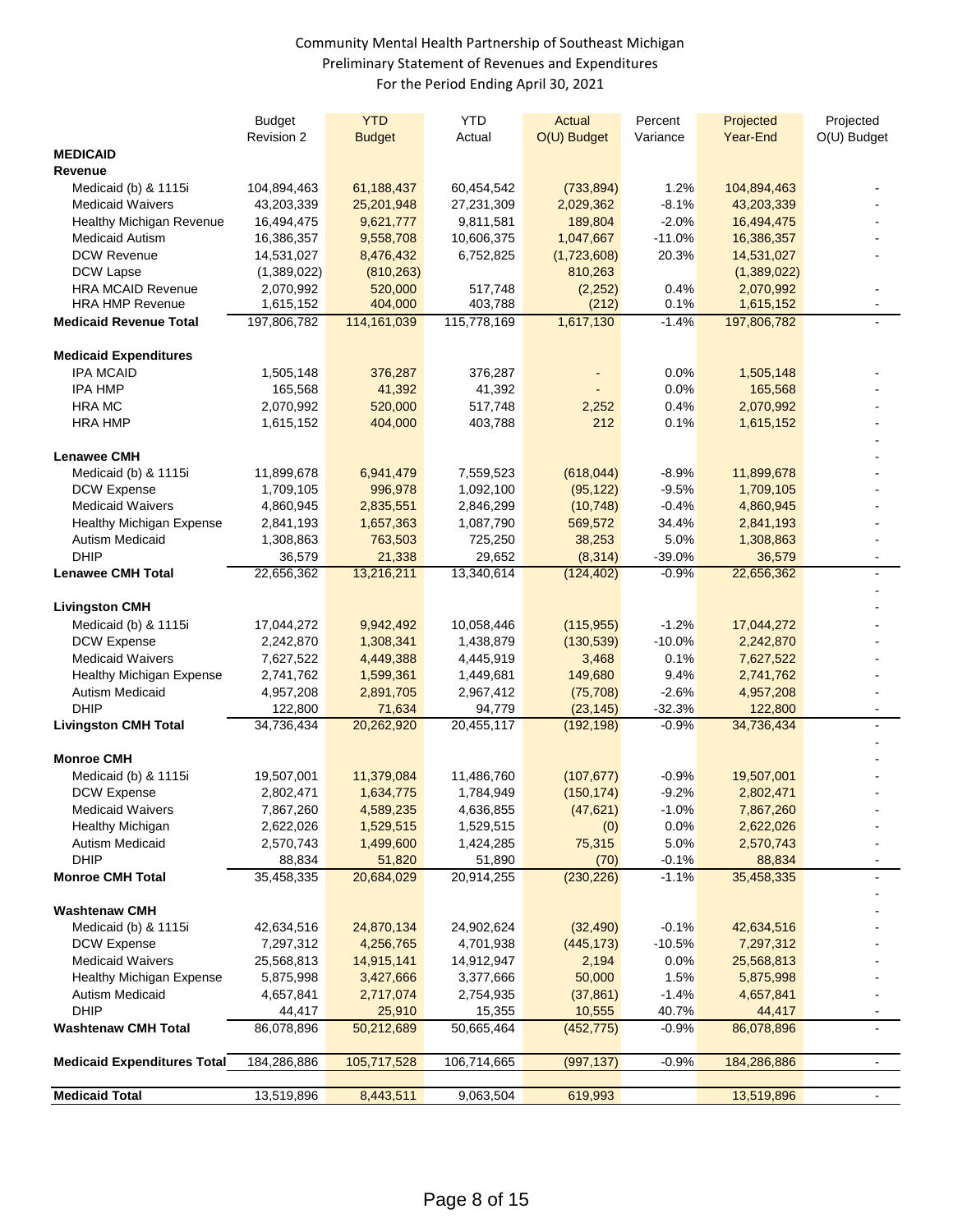#### Community Mental Health Partnership of Southeast Michigan Preliminary Statement of Revenues and Expenditures For the Period Ending April 30, 2021

|                                                              | <b>Budget</b>            | <b>YTD</b>                 | <b>YTD</b>               | Actual                  | Percent      | Projected                | Projected             |
|--------------------------------------------------------------|--------------------------|----------------------------|--------------------------|-------------------------|--------------|--------------------------|-----------------------|
| <b>SUD/Grants</b>                                            | Revision 2               | <b>Budget</b>              | Actual                   | O(U) Budget             | Variance     | Year-End                 | O(U) Budget           |
| <b>SUD/Grants REVENUE</b>                                    |                          |                            |                          |                         |              |                          |                       |
| Healthy Michigan Plan SUD                                    | 8,582,533                | 5,006,478                  | 5,098,787                | 92,309                  | 1.8%         | 8,582,533                |                       |
| <b>Medicaid SUD</b>                                          | 3,147,681                | 1,836,148                  | 1,869,802                | 33,655                  | 1.8%         | 3,147,681                |                       |
| <b>SUD DCW</b>                                               | 408,958                  | 238,559                    | 170,931                  |                         |              | 408,958                  |                       |
| SUD Lapse to State                                           | (39, 963)                | (23, 312)                  |                          |                         |              | (39,963)                 |                       |
| PA2 - Tax Revenue (Est)                                      | 1,272,429                | 742,250                    | 658,840                  | (83, 410)               | $-11.2%$     | 1,272,429                |                       |
| PA2 - Use of Reserve (Est)                                   | 1,228,947                | 716,886                    | 1,068,114                | 351,228                 | 49.0%        | 1,228,947                |                       |
| <b>Federal/State Grants</b>                                  | 6,253,983                | 3,648,157                  | 3,475,079                | (173,078)               | $-4.7%$      | 6,253,983                | $\blacksquare$        |
| <b>SUD/Grants REVENUE Total</b>                              | 20,854,569               | 12,165,165                 | 12,341,553               | 176,388                 | 1.4%         | 20,854,569               |                       |
| <b>SUD/Grants EXPENDITURES</b>                               |                          |                            |                          | 0<br>$\mathbf 0$        |              |                          |                       |
| <b>All SUD Administration</b>                                |                          |                            |                          |                         |              |                          |                       |
| Salaries & Fringes                                           | 1,041,015                | 607,258                    | 551,225                  | (56,033)                | $-9.2%$      | 1,041,015                |                       |
| Contracts                                                    | 230,354                  | 134,373                    | 138,458                  | 4,085                   | 3.0%         | 230,354                  |                       |
| <b>Board Expense</b>                                         | 125                      | 73                         |                          | (73)                    |              | 125                      |                       |
| <b>Other Expenses</b>                                        | 89,851                   | 52,413                     | 55,332                   | 2,919                   | 5.6%         | 89,851                   |                       |
| Indirect Cost Recovery                                       | 0                        |                            |                          | $\mathbf{0}$            |              | $\overline{0}$           |                       |
| <b>All SUD Administration Total</b>                          | 1,361,344                | 794,117                    | 745,015                  | (49, 102)               | $-6.2%$      | 1,361,344                |                       |
|                                                              |                          |                            |                          |                         |              |                          |                       |
| <b>Lenawee County SUD Servic</b>                             | 2,463,883                | 1,437,265                  | 1,300,336                | (136, 929)              | $-9.5%$      | 2,463,883                |                       |
| <b>Livingston County SUD Serv</b>                            | 2,078,904                | 1,212,694                  | 1,182,979                | (29, 715)               | $-2.5%$      | 2,078,904                |                       |
| <b>Monroe County SUD Service</b>                             | 2,570,571                | 1,499,500                  | 1,619,758                | 120,258                 | 8.0%<br>1.7% | 2,570,571                |                       |
| <b>Washtenaw County SUD Ser</b><br><b>Veteran Navigation</b> | 5,933,306                | 3,461,095                  | 3,519,125                | 58,030                  | $-8.3%$      | 5,933,306                |                       |
| <b>SOR NCE</b>                                               | 93,521<br>1,289,473      | 54,554<br>752,193          | 50,045<br>485,432        | (4,509)<br>(266, 761)   | $-35.5%$     | 93,521<br>1,289,473      |                       |
| SOR II                                                       | 1,400,000                | 816,667                    | 545,880                  | (270, 787)              | $-33.2%$     | 1,400,000                |                       |
| <b>Gambling Prevention Grant</b>                             | 200,000                  | 116,667                    | 32,376                   | (84, 291)               | $-72.2%$     | 200,000                  |                       |
| Tobacco                                                      | 4,000                    | 4,000                      | 3,783                    | (217)                   |              | 4,000                    |                       |
| <b>Women's Specialty Services</b>                            | 688,699                  | 401,741                    | 326,625                  | (75, 116)               | $-18.7%$     | 688,699                  |                       |
|                                                              |                          |                            |                          |                         |              |                          |                       |
|                                                              |                          |                            |                          |                         |              |                          |                       |
| <b>SUD/Grants Total Expenditul</b>                           | 18,083,702               | 10,550,493                 | 9,811,354                | 739,139                 | 7.0%         | 18,083,702               |                       |
| <b>SUD/Grants Total</b>                                      | 2,770,867                | 1,614,672                  | 2,530,199                | 915,526                 |              | 2,770,867                | $\blacksquare$        |
|                                                              |                          |                            |                          |                         |              |                          |                       |
| <b>PIHP</b>                                                  |                          |                            |                          |                         |              |                          |                       |
| <b>PIHP REVENUE</b>                                          |                          |                            |                          |                         |              |                          |                       |
| Incentives (Est)                                             | 1,772,921                | 1,034,204                  | 1,035,652                | 1,447                   | 0.1%         | 1,772,921                |                       |
| Local Match                                                  | 1,259,140                | 629,570                    | 629,570                  |                         | 0.0%         | 1,259,140                |                       |
| Other Income                                                 | 124,349                  | 72,537                     | 73,004                   | 468                     | 0.6%         | 124,349                  |                       |
| <b>PIHP Revenue Total</b>                                    | 3,156,410                | 1,736,311                  | 1,738,226                | 1,915                   | 0.1%         | 3,156,410                |                       |
|                                                              |                          |                            |                          |                         |              |                          |                       |
| <b>PIHP Expenses</b><br><b>PIHP Admin</b>                    |                          |                            |                          |                         |              |                          |                       |
| Local Match                                                  | 1,259,140                | 629,570                    | 629,570                  |                         | 0.0%         | 1,259,140                |                       |
| Salaries & Fringes                                           | 1,001,015                | 583,926                    | 553,599                  | (30, 326)               | $-5.2%$      | 1,001,015                |                       |
| Contracts                                                    | 344,706                  | 201,079                    | 207,452                  | 6,373                   | 3.2%         | 344,706                  |                       |
| <b>Other Expenses</b>                                        | 160,808                  | 93,805                     | 92,584                   | (1,221)                 | $-1.3%$      | 160,808                  |                       |
| ISF Transfer/Repay                                           | 7,500,000                | 4,375,000                  | 4,375,000                | (0)                     | 0.0%         | 7,500,000                |                       |
| <b>PIHP Admin Total</b>                                      | 10,265,670               | 5,883,379                  | 5,858,205                | (25, 174)               | $-0.4%$      | 10,265,670               |                       |
|                                                              |                          |                            |                          |                         |              |                          |                       |
| <b>Board Expense</b>                                         | 125                      | 73                         |                          | (73)                    |              | 125                      |                       |
| <b>PIHP Expenses Total</b>                                   | 10,265,795               | 5,883,452                  | 5,858,205                | (25, 247)               | $-0.4%$      | 10,265,795               | $\sim$                |
|                                                              |                          |                            |                          |                         |              |                          |                       |
| <b>PIHP Total</b>                                            | (7, 109, 385)            | (4, 147, 068)              | (4, 119, 979)            | (27, 162)               |              | (7, 109, 385)            | $\blacksquare$        |
|                                                              |                          |                            |                          |                         |              |                          |                       |
| <b>Organization Total</b>                                    | 9,181,378                | 5,911,115                  | 7,473,724                | 1,562,609               |              | 9,181,378                | $\mathbf{u}^{\prime}$ |
| Totals                                                       |                          |                            |                          |                         |              |                          |                       |
| Revenue                                                      | 221,817,761              | 128,062,515                | 129,857,947              | 1,795,433               |              | 221,817,761              |                       |
| Expenses<br>Net                                              | 212,636,383<br>9,181,378 | 122, 151, 472<br>5,911,042 | 122,384,224<br>7,473,724 | (232, 751)<br>1,562,681 |              | 212,636,383<br>9,181,378 |                       |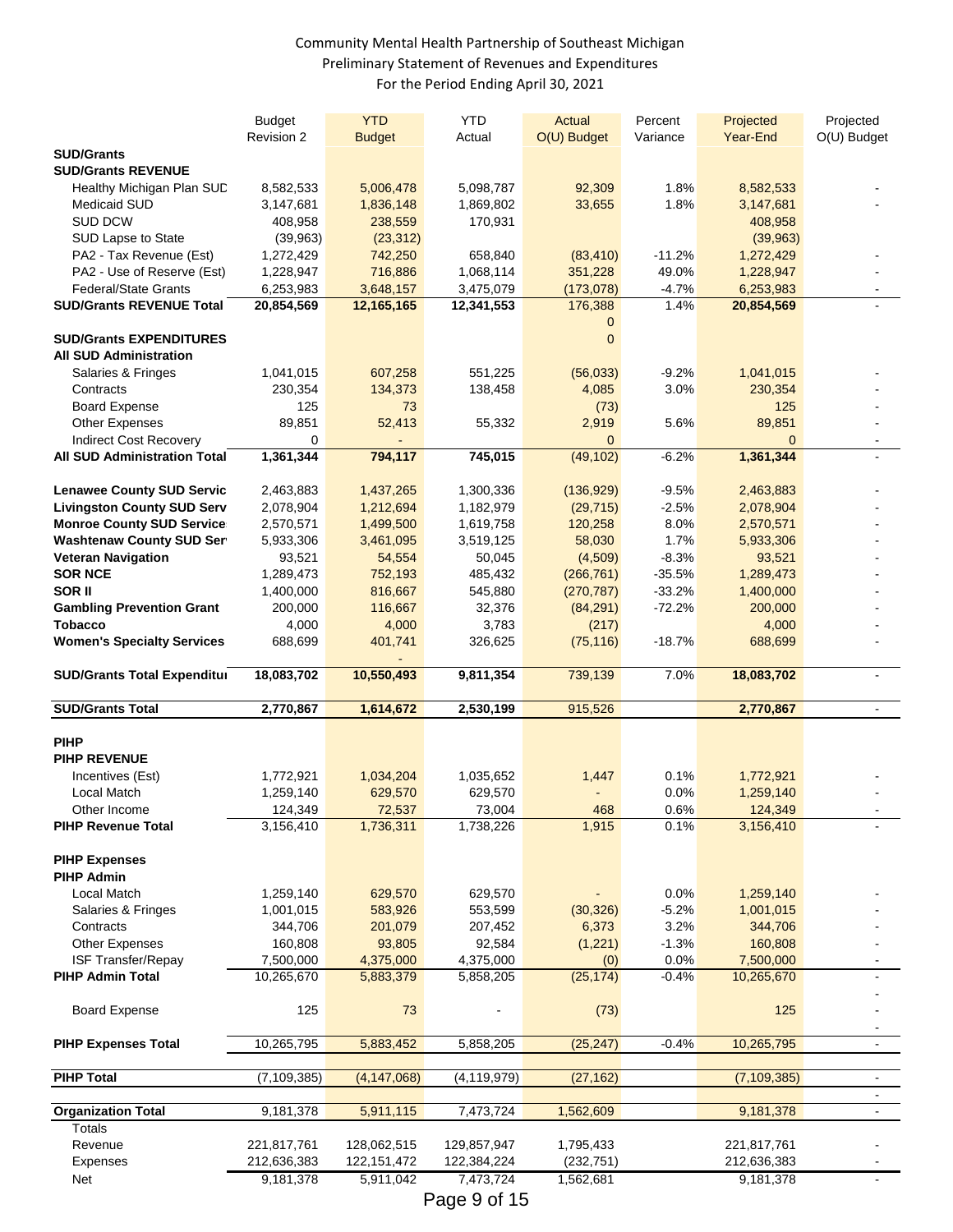

# Regional Board Action Request – Passthrough Funding to Stabilize Essential Services Delivered by Regional Providers

Board Meeting Date: June 9, 2021

Action Requested: Review and approve the recommended funding to be allocated to the CMHSPs to assist the regional provider network in delivering essential face-to-face services at this time. An 8% adjuster funding amount was calculated based upon actual services delivered during FY2021 Q1, the following funding will be provided to the CMHSPs to pass through to our regional provider network.

| Lenawee                                                       | \$181,578.00   |
|---------------------------------------------------------------|----------------|
| Livingston                                                    | \$246,626.40   |
| Monroe                                                        | \$322,995.58   |
| Washtenaw                                                     | \$721,372.20   |
| <b>CMHPSM Budget for Monroe and Washtenaw SUD</b><br>Services | \$38,967.23    |
| One Time Monthly Total Funding for Region                     | \$1,511,539.40 |

Background: The CMHPSM and CMHSP staff have worked together over the past month to put together a plan to financially assist providers delivering essential face-to-face services. The most essential services include: unlicensed community living supports, licensed community living supports and personal care and crisis residential. These funds will provide a one-time adjustment to our service reimbursement rate which will allow providers to cover a contracted list of expense types related to recruiting and retaining staff.

Connection to PIHP/MDHHS Contract, Regional Strategic Plan or Shared Governance Model: The CMHPSM Regional Board of Directors approves the CMHPSM budget

Recommend: Approval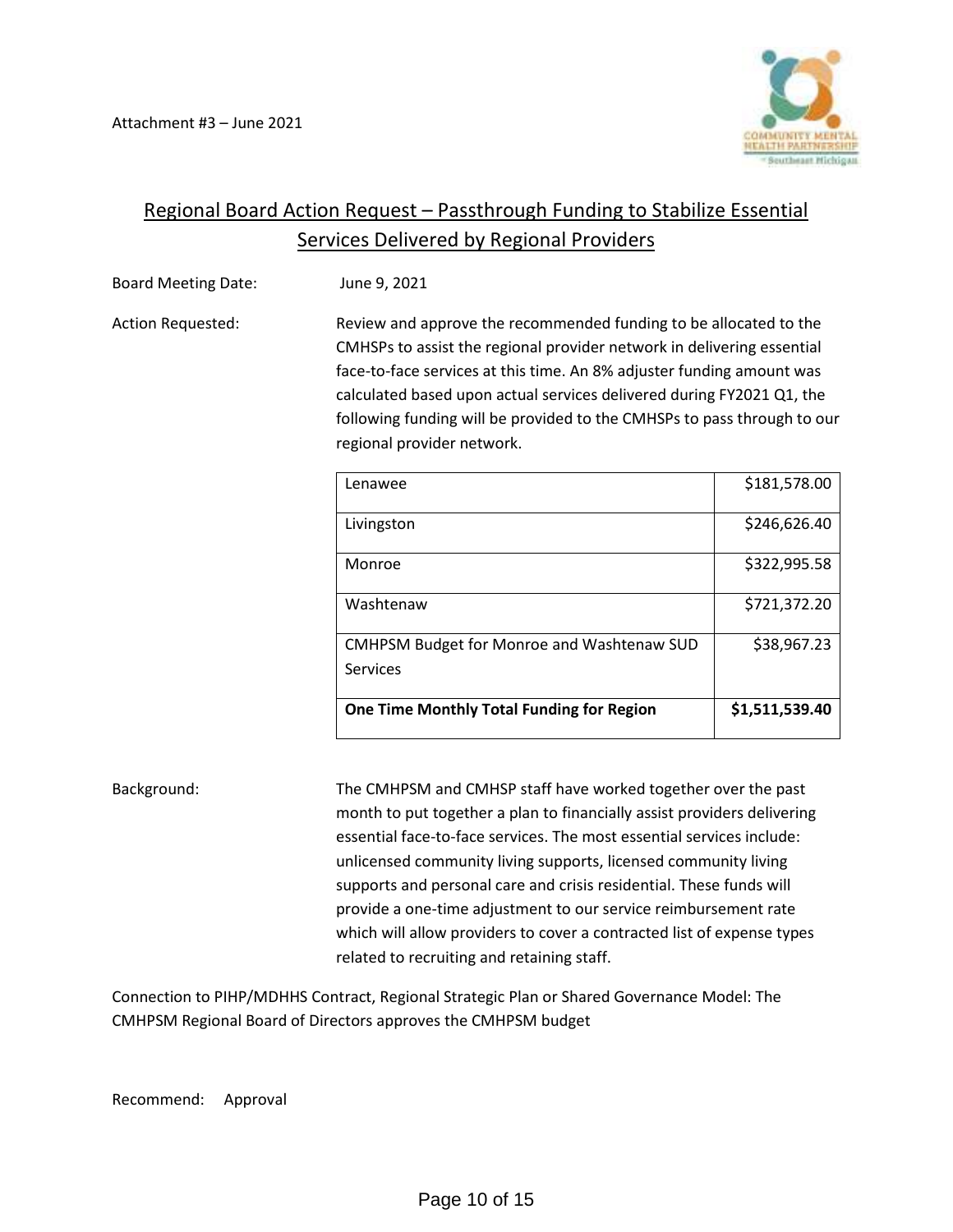Attachment #4 – June 2021



# **CEO Report Community Mental Health Partnership of Southeast Michigan**

**Submitted to the CMHPSM Board of Directors June 2, 2021 for the June 9, 2021 Meeting**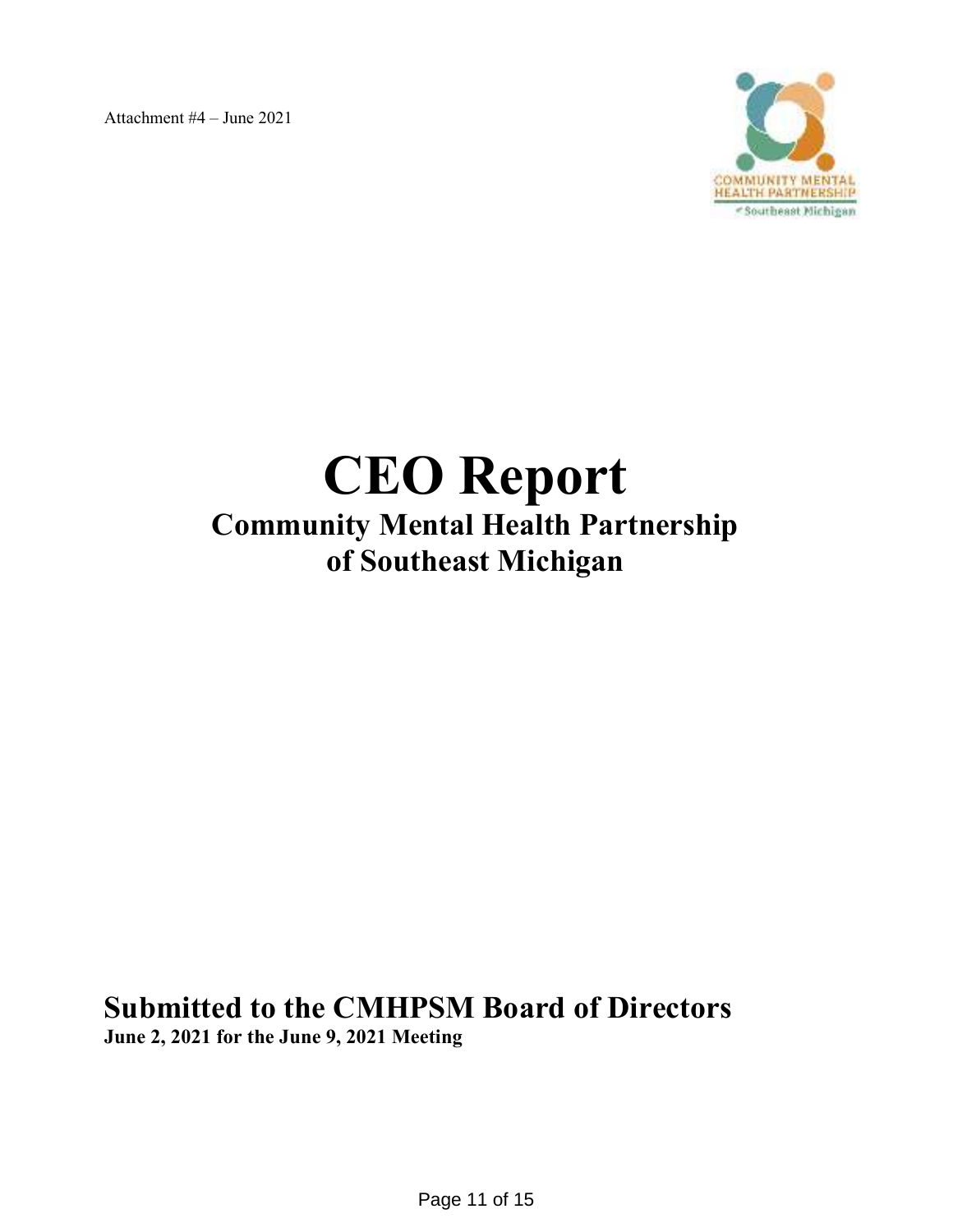#### *CMHPSM Update*

- Our most recent CMHPSM all staff meeting was held on May 10, 2021. The CMHPSM leadership team is continuing to meet on a weekly basis while we are working remotely.
- Staff are continuing the redesign of the CMHPSM website and will begin an effort on standardizing formatting and design across our web presence. One of the recent changes was the combination of our Board of Directors webpages into a single webpage: https://www.cmhpsm.org/boardinformation
- The CMHPSM began utilizing an email campaign software solution in April, we have sent out numerous campaigns and are hoping to build a larger mailing list and more effectively communicate with stakeholders. Anyone interested in targeted communications can sign up with their email and contact information here:

Direct link to sign up form or on our home page: https://www.cmhpsm.org/

# *COVID-19 Update*

- The CMHPSM office continues to be closed to the public and has had limited essential staff visiting the office to take care of work that can only be done while on site. Our leadership team continues to review guidance from the State, we have returned to the limited capacity orange phase of our re-opening plan. The most recent version of the re-opening plan is continually shared with staff as it is updated.
- We anticipate an update to the office re-opening plan next month after recent guidance has evolved. We are scheduled to discuss the revisions at our June 7, 2021 leadership meeting.
- We conducted an anonymous staff survey in May which indicated that only 9% of staff (2 staff) are not planning on receiving a COVID-19 vaccine. We plan on re-surveying again in June to assist in revising the re-opening and infection control plan.

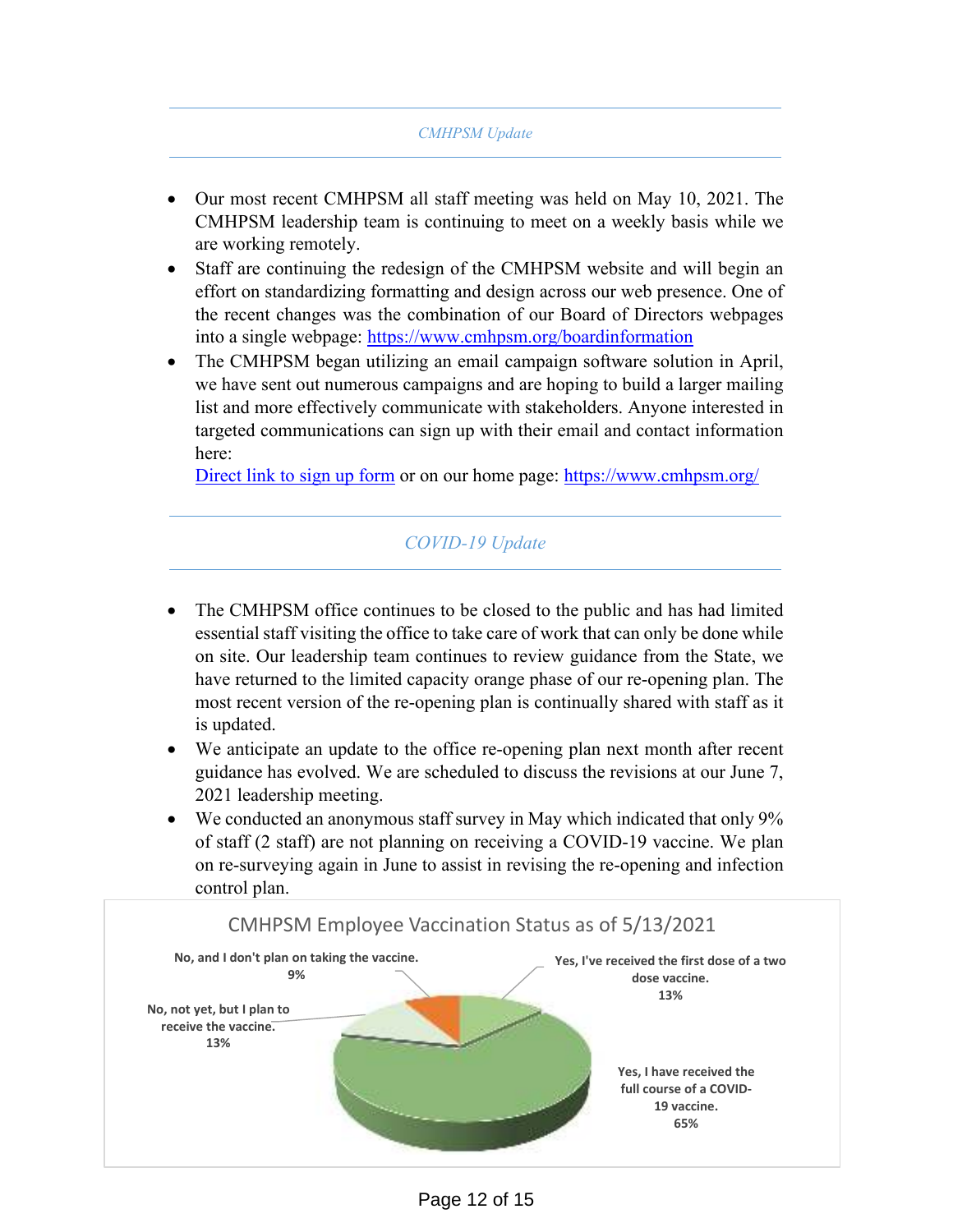# **Re-Opening Plan Phases as of May 3, 2021**

| <b>Phase:</b>                                | <b>Essential Only</b><br><b>Capacity</b> | <b>Limited Capacity</b>                                                          | <b>Reduced Capacity</b>                                                        | <b>Full Capacity</b>                              |
|----------------------------------------------|------------------------------------------|----------------------------------------------------------------------------------|--------------------------------------------------------------------------------|---------------------------------------------------|
| Office:                                      | <b>Office Closed</b>                     | <b>Limited Office</b><br><b>Attendance and Office</b><br><b>Closed to Public</b> | $50\%$ Capacity – 75%<br><b>Capacity and Office</b><br><b>Closed to Public</b> | 100% Capacity $-$<br><b>Office Open to Public</b> |
| Projected<br><b>Date Range</b><br>for Phase: | $11/18/2020 - 1/17/2021$<br>(Projected)  | $1/18/2021$ (Projected) –<br>$7/5/2021$ (Projected)                              | $7/6/2021$ (Projected) –<br>$9/30/2021$ (Projected)                            | $10/1/2021$ (Projected)                           |
| <b>Current</b><br><b>Phase:</b>              |                                          | X                                                                                |                                                                                |                                                   |

# *CMHPSM Staffing Update*

The CMHPSM currently has no open positions.

# *Regional Update*

- The CMHPSM continues to update our general COVID-19 resources and information web presence: https://www.cmhpsm.org/covid19
- We have also established a webpage for provider information related to service delivery changes during this pandemic: https://www.cmhpsm.org/covid19provider
- Individuals receiving Behavioral Health and/or Substance Use Disorder services can access targeted information at the following webpage: https://www.cmhpsm.org/covid19consumers
- Our regional committees continue to meet using remote meeting technology, the Regional Operations Committee will work with our committees to determine best practices moving forward related to in-person versus remote regional committee meetings.
- The Regional Operations Committee continues to meet on at least a weekly basis. The remote meetings are allowing our region to share best practices while obtaining a regional picture of our COVID-19 pandemic response.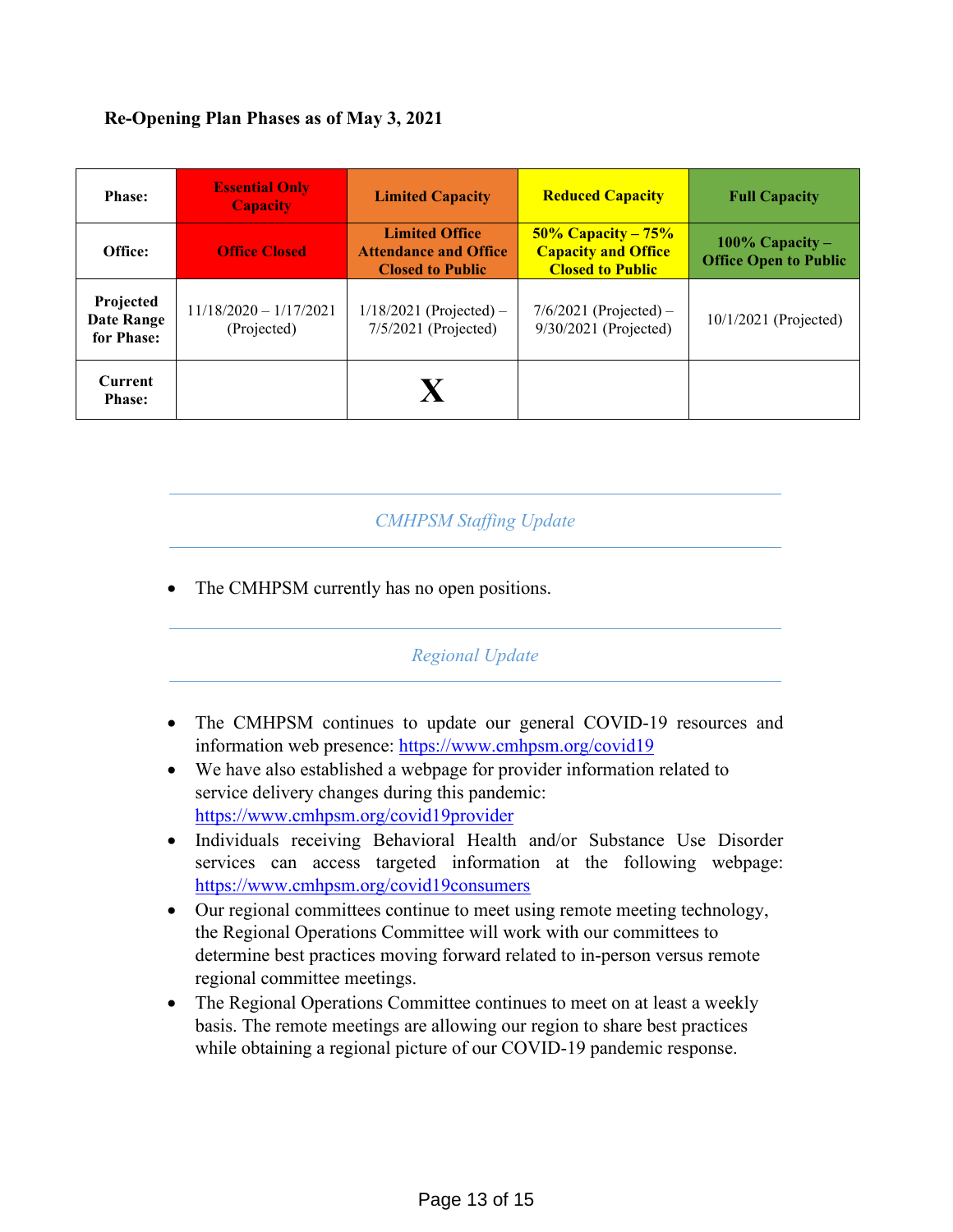# *Statewide Update*

- The CMHPSM submitted our regional provider network stabilization status update for May 2021. We will continue to work with the regional CMHSPs to maintain provider network stability. There has been an increase in turnover from providers and many reports of staffing struggles from providers to our Network Management committee. The region has proposed a \$1.5 million stabilization request for Board review at the June Regional Board meeting. Reports will continue to be submitted to MDHHS on the last day of each month through at minimum our fiscal year 2021 (September 30, 2021). Our region continues to meet regionally and advocate with all stakeholders on the necessity of provider stability to the health and safety of our individuals.
- MDHHS Director Elizabeth Hertel sent a thank you letter to the public behavioral health system and our provider network. The CMHPSM passed this note along to stakeholders and posted the letter on our website: Link to Letter
- Governor Whitmer issued the linked proclamation recognizing the week of May 25 through May 31, 2021 as Behavioral Health Workers week in the State of Michigan: Link to Proclamation. The CMHPSM shared this information with our general information mailing list, on our website and on social media.
- The PIHP has been represented at weekly meetings with BHDDA related to COVID-19 pandemic responses that began in mid-March 2020. These meetings have been helpful in ascertaining the MDHHS response to COVID-19 and to provide our region's input to BHDDA.
- PIHP CEO meetings are meeting remotely on a monthly basis. We last met on May 5, 2021 and our next meeting is scheduled for June 2, 2021.
- The most recent PIHP CEO / MDHHS operations meeting occurred on May 6, 2021 with BHDDA staff, our next meeting is scheduled for June 3, 2021. Included in the meetings are updates on the various emergency waivers and MDHHS COVID funding that impact our service delivery systems, funding, and requirements. I provide a summary of those meetings to our regional directors at our Regional Operations Committee meetings each month.

#### *Future Business*

- The CMHPSM is planning on developing a survey related to the PIHP's communications, functions and supports to be completed by the partner CMHSPs. The goal will be to utilize the results of the survey to better focus our internal resources and improve communication across the region. It is important that the PIHP is communicating effectively across all areas.
- We have begun to start meetings related to Certified Community Behavioral Health Clinic (CCBHC) re-implementation in Washtenaw. We are working